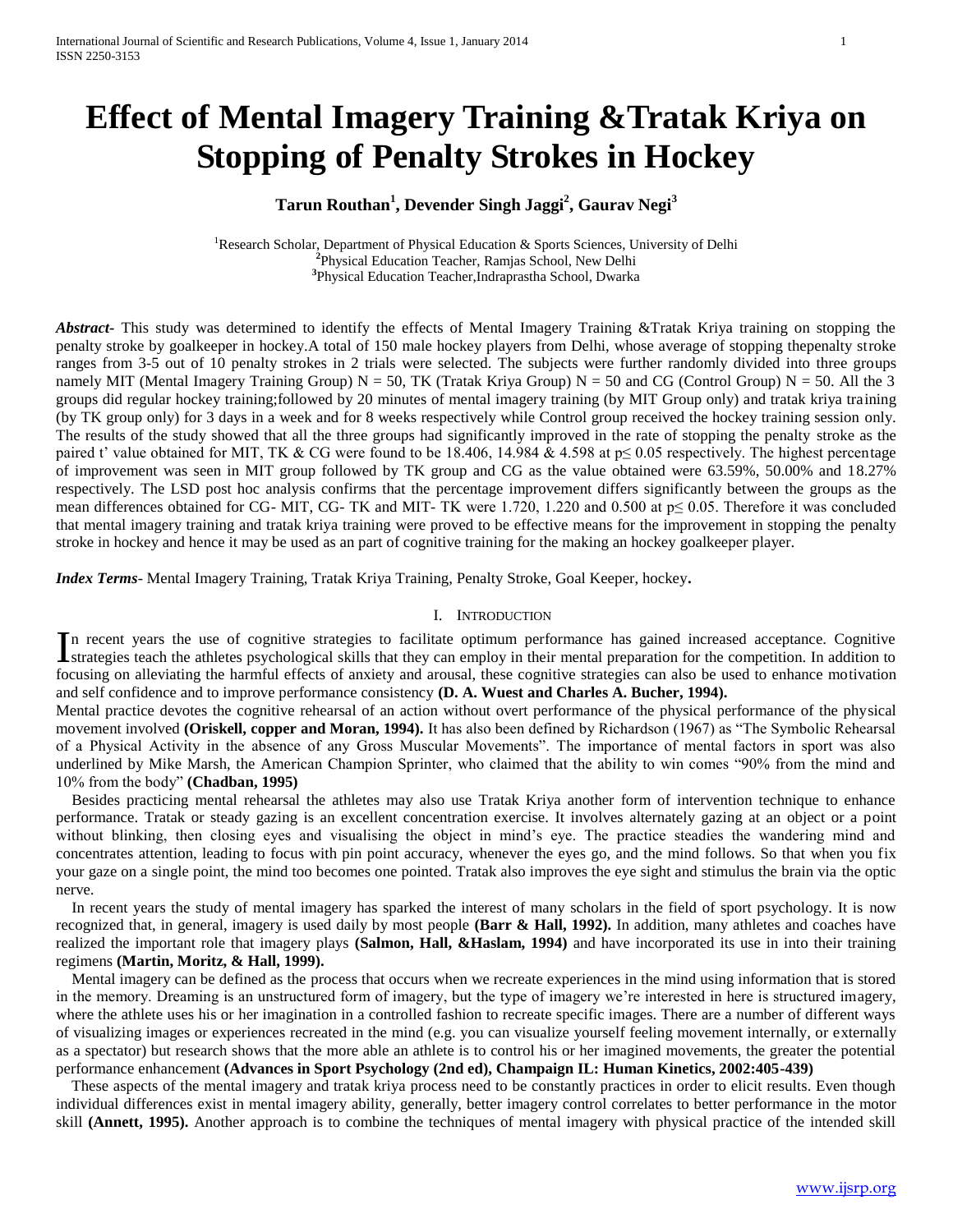labelled visual-motor behaviour rehearsal, which in fact till date, had not been used or applied in the field of hockey hence the study has been undertaken.

## II. OBJECTIVES AND HYPOTHESIS

 The study was conducted with the objectives to determine the effect of Mental Imagery Training and Tratak Kriya on stopping the penalty stroke in hockey. The sub-objective of the study was to determine which way of cognitive training has better results for the improvement in stopping the penalty stroke in hockey. After thoroughly going through the literature it was hypothesized that there would be significant effect of both Mental Imagery Training and Tratak Kriya on stopping the penalty stroke conversion in hockey, while there would no significant difference between the both Mental Imagery Training and Tratak Kriya on stopping the penalty stroke conversion in hockey.

#### III. PROCEDURE AND METHODOLOGY

The study was conducted on 150 male hockey players from Delhi, whose average of stopping thepenalty stroke ranges from 3-5 out of 10 penalty strokes in 2 trials. The selected subjects were further randomly divided into three groups namely MIT (Mental Imagery Training Group)  $N = 50$ , TK (Tratak Kriya Group)  $N = 50$  and CG (Control Group)  $N = 50$ . All the 3 groups did regular hockey training; followed by 20 minutes of mental imagery training (by MIT Group only) and tratak kriya training (by TK group only) for 3 days in a week and for 8 weeks respectively while Control group received the hockey training session only. Throughout the test,penalty strokes were taken alternately by two penalty strokes specialists  $(N=2)$  i.e. 5 strokes by each player.  $(2\times5=10)$ . Standard penalty stroke procedure was used as the criterion measure. All the three groups did hockey training for 3 days a week and for 8 weeks, while the MIT group and TK group did an extra 20 minutes session of Mental Imagery Training and Tratak Kriya respectively. To study the effect of MIT and TK on stopping of Penalty Stroke in hockey descriptive statistics (Mean & SD) and paired't' test were employed. While One Way ANOVA was used to determine the significant difference between the groups. The MIT and TK guidelines as explained below:

## **Mental Imagery Training**

- 1. Get yourself into a comfortable position, make sure you will be warm and make sure you won't be disturbed.
- 2. Turn off your phone and loosen any tight clothing.
- 3. Now focus on your breathing.
- 4. Breathe easily and slowly.
- 5. As you breathe in allow your stomach to rise and extend. As you breathe out let your whole body relaxes. Breathe in-feel your stomach rise. Breathe out-relax. Breathe in-feel your stomach rise. Breathe out-relax. (Do 3 times). For the next 10 breaths, each time you breathe in feel your stomach rise-each time you breathe out think to yourself….relax….relax….relax (pause 10 breaths).
- 6. Let yourself relax. Feel the relaxation speed through your body. Breathe easily and slowly. Become aware of your feet. Move your toes slightly. Let them relax. Now think into your lower legs. Let your calf muscles totally relax. Think into your upper legs. Let them totally relax. Feel your legs sink into a completely relaxed state. Relax your behind (pause).
- 7. Focus on the muscles in your lower back. Think relaxation into those muscles. Feel that relaxation spread into your upper back. Feel your whole body sink into a deep state of relaxation. Now focus on your fingers. Feel them tingle slightly. Think warmth into your fingers. Let them totally relax. Relax your forearms, your upper arms, and your shoulders. Totally relax. Relax your neck (pause) and your jaw. Feel your head sink into a totally relaxed and comfortable position.
- 8. Scan your body for possible areas of tightness and relax those areas. Feel your entire body encircled with soothing warmth and relaxation. Enjoy this wonderful state of complete relaxation. (Pause 1 minute).
- 9. Feel yourself sink deeper into a calm and wonderful state of complete relaxation.

## **Tratak Kriya**

**Purpose:**The purpose of the test was to develop the concentration ability of the subjects.

**Materials Required:**Hockey Ball, Stop Watch and Table (18" to 20" high)

## **Administration of the test:**

- 1. The subjects were asked to sit firmly in one of the meditation posture with the head, neck and backbone remained, in a straight vertical line and motionless.
- 2. The subjects were instructed to breathe slowly and smoothly.
- 3. A hockey ball was placed on the 18" table level, about three feet away from the subjects.
- 4. The subjects were asked to look steadily at the centre of the hockey ball (the black spot marked on the ball) and concentrate on it.
- 5. The subjects were informed not to stare or gaze vacantly, instead of just looking steadily without straining their eyes.
- **6. Note:** The subjects were made to gaze in a calm, relaxed manner, somewhat as they are looking their faces in the mirror.
- **7.** After about a minute or when eyes become dry and painful, the subjects were asked to close their eyes and keep their inner gaze steady and visualized at the centre of the hockey ball (balck spot) at aAjna or Anahata chakra or in the subject's mind eyes.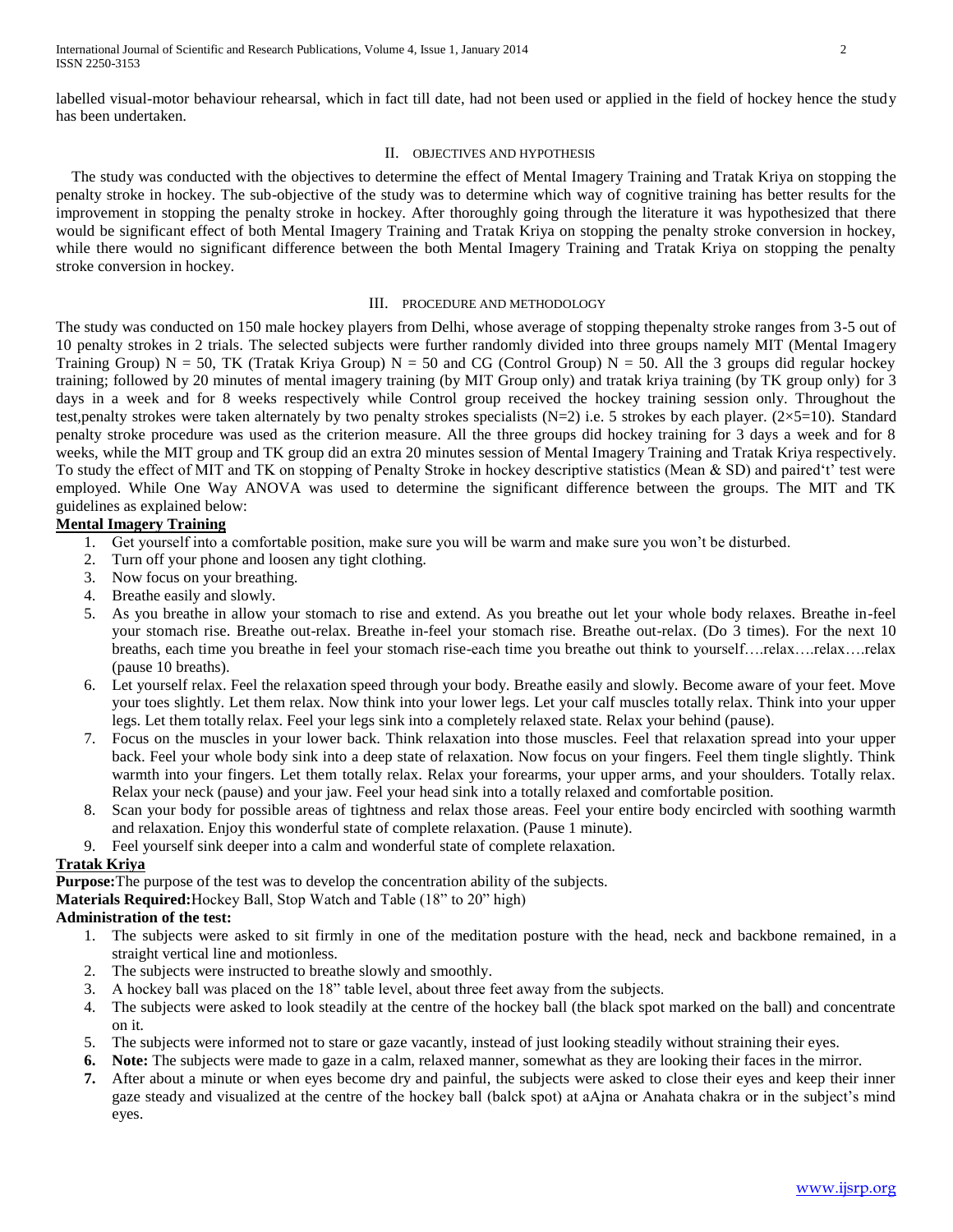**8.** When the after image is vanished, the subjects were asked to open their eyes and the same process was administered, if possible.

## IV. RESULTS

| Group                 |                 | N  | Mean            | % Improvement |        | $Sig(2-tailed)$ |
|-----------------------|-----------------|----|-----------------|---------------|--------|-----------------|
| <b>Mental Imagery</b> | <b>Pre test</b> | 50 | $3.90 \pm 0.76$ | 63.59%        | 18.406 | 0.001           |
| <b>Training</b>       | Post test       | 50 | $6.38 \pm 1.19$ |               |        |                 |
| <b>Tratak Kriya</b>   | <b>Pre test</b> | 50 | $3.92 \pm 0.72$ | 50.00%        | 14.984 | 0.001           |
|                       | Post test       | 50 | $5.88 \pm 1.33$ |               |        |                 |
| <b>Control Group</b>  | <b>Pre test</b> | 50 | $3.94 + 0.71$   | 18.27%        | 4.598  | 0.001           |
|                       | Post test       | 50 | $4.66 \pm 1.02$ |               |        |                 |

#### **Table- 1 Pre-test and Post- Test Scores of Stopping of Penalty Stroke in Hockey**

Note: N= Sample Size

Table-1 clearly reveals all the three groups i.e. mental imagery training group, tratak kriya group and control group had significantly improved over the period of 8 weeks. While among the three groups the highest improvement was seen in the mental imagery training group followed by tratak kriya group and control group as the % improvement was found to be 63.59%, 50.00% and 18.27% respectively.



**Fig 1: Effect of Mental Imagery training and Tratak Kriya on Stopping of Penalty Stroke in hockey**

**Table No. 2 One Way Analysis of the Post Scores of Stopping of Penalty Strokes in hockey**

|                          | Sum of<br><b>Squares</b> | df                          | <b>Mean</b><br>Squar<br>e | F     | Sig. |
|--------------------------|--------------------------|-----------------------------|---------------------------|-------|------|
| <b>Between</b><br>Groups | 78.28                    | $\mathcal{D}_{\mathcal{L}}$ | 39.14                     | 27.62 | .000 |
| Within<br>Groups         | 208.28                   | 147                         | 1.41                      |       |      |
| Total                    | 286.56                   | 149                         |                           |       |      |

Table- 2 indicates the values of one way analysis of variance, which shows that there was a significant difference in the selected group's i. e. Mental Imagery training group, Tratak Kriya Group & Control Group as the f' value was found to be 27.624 at  $p \le 0.05$ .